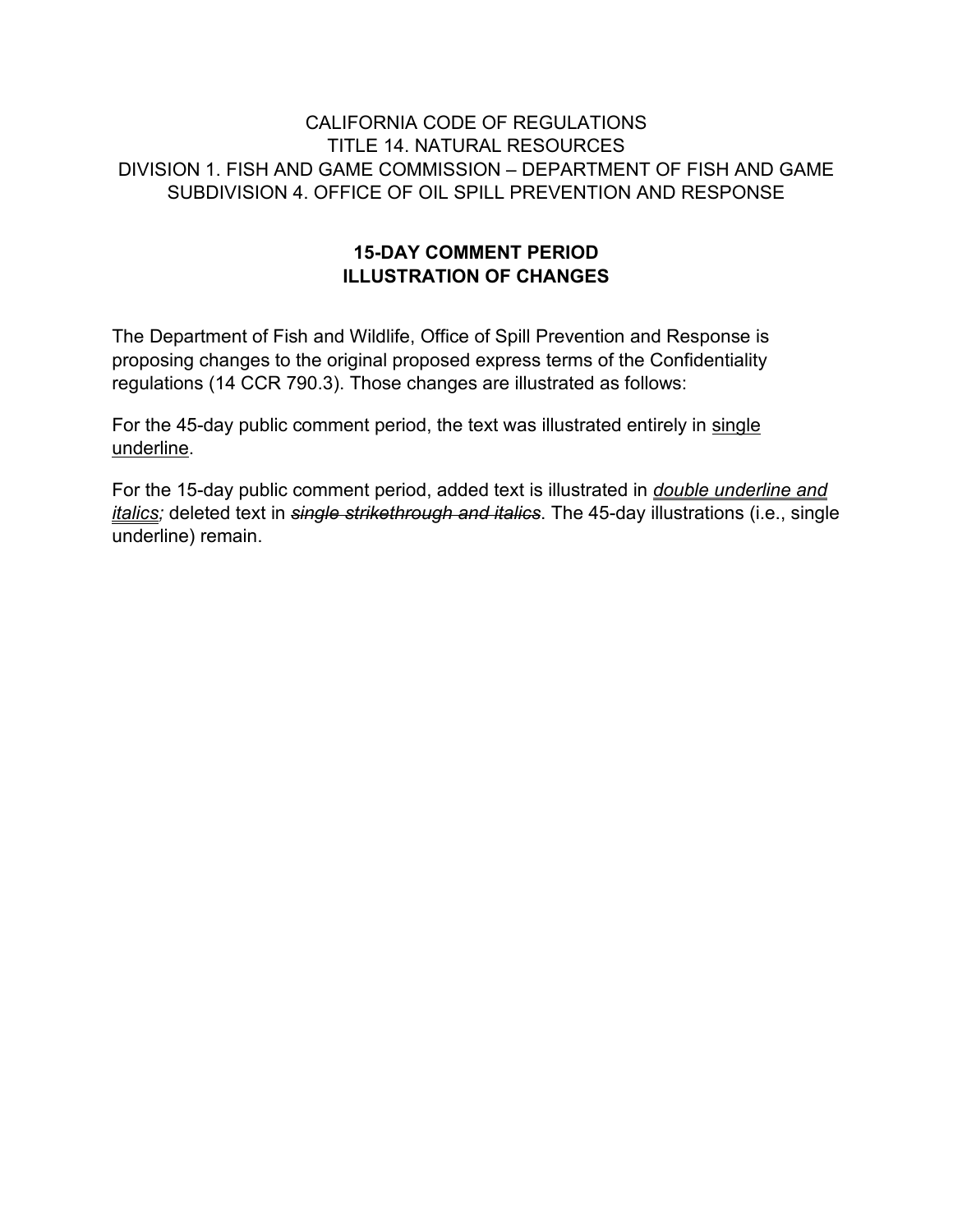## **CALIFORNIA CODE OF REGULATIONS TITLE 14. NATURAL RESOURCES DIVISION 1. FISH AND GAME COMMISSION - DEPARTMENT OF FISH AND GAME SUBDIVISION 4. OFFICE OF SPILL PREVENTION AND RESPONSE CHAPTER 1. GENERAL DEFINITIONS AND ABBREVIATIONS PROVISIONS**

## **§ 790.3. Confidentiality of Submitted Documents and Information.**

(a) A person submitting a document pursuant to this subdivision for review and approval by the Administrator, including applications, reports, and studies, may designate information in the submitted document that the person or entity believes to be exempt from public disclosure based on trade secret, proprietary, confidentiality, privilege, the California Public Records Act, or some other applicable law. Examples of such documents include but are not limited to an oil spill contingency plan, application for a certificate of financial responsibility, application for an oil spill response organization rating, application for a spill management team certification, application for independent drill monitor certification, or application for license of an oil spill cleanup agent.

(b) The person must assert a claim of exemption from disclosure at the time the information is submitted to the Administrator. The person must clearly and distinctly identify each paragraph, sentence, number, data, map, photograph, or other item, and provide the specific legal authority for *each item* that the person believes should be withheld from public disclosure. Clear labeling and citation to specific legal authority as to *each item* will greatly assist with appropriate redaction. Generic non-specific labeling of an entire section of a document or the entire document itself is not sufficient designation of information to be withheld and is not sufficient assertion or preservation of the justification for withholding information from public release and will not be considered.

(c) If a person designates information as exempt from public disclosure, then two different copies of the document must be submitted as follows:

(1) One copy shall contain the sensitive information. This document will be utilized by the Administrator in the review and approval process.

(2) One copy shall be submitted depicting the sensitive information as redacted, with the justification indicated.

(3) Any document submitted to any state agency for review, as required by this subdivision, must include all sensitive information.

*(d) If the Administrator is requested to publicly disclose a document which has information that has been designated as exempt from disclosure in accordance with paragraph (b), then the Administrator may notify the person who submitted the document at least ten business days prior to the release of such information to allow that person to seek an appropriate remedy in Court, if applicable.*